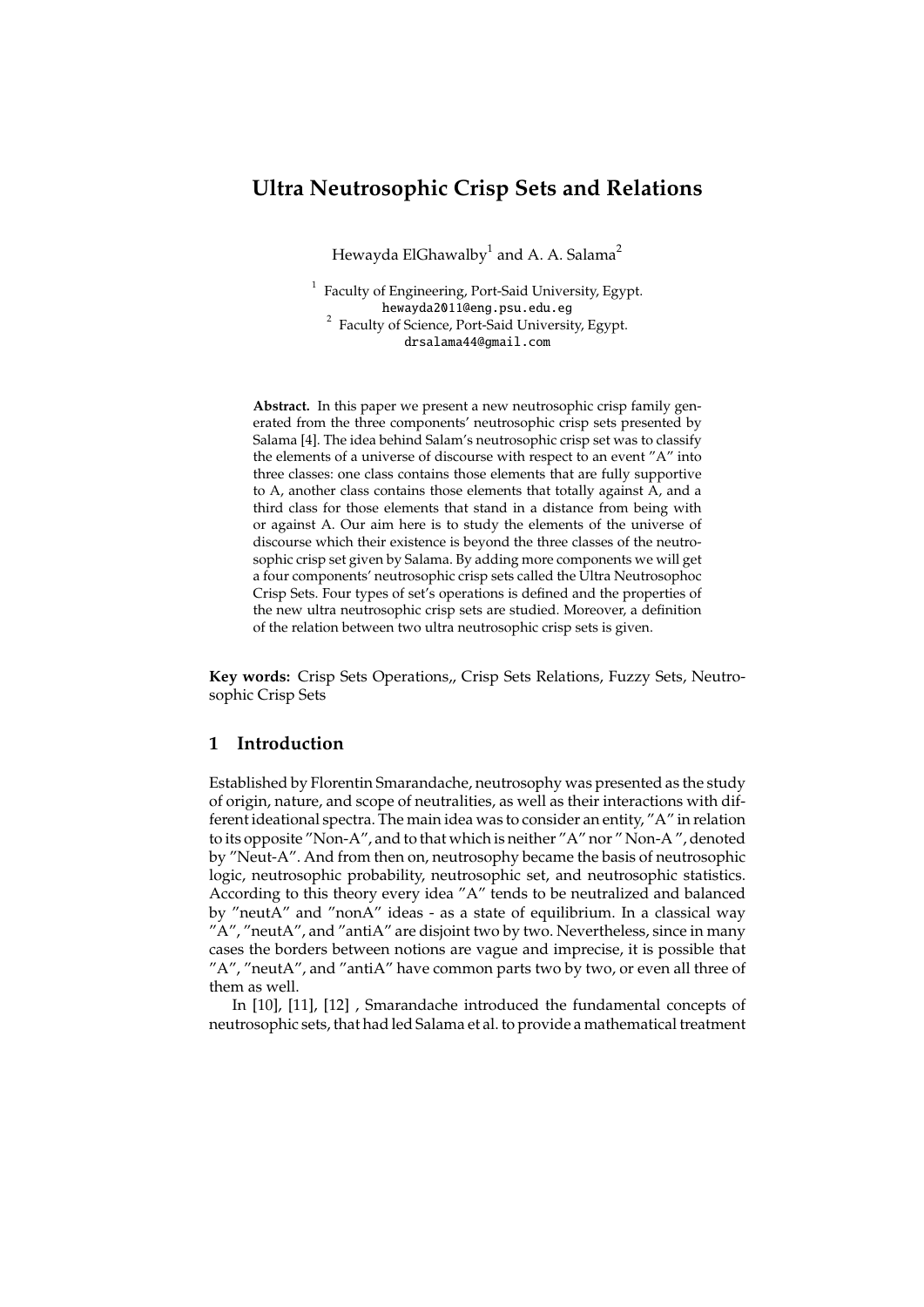for the neutrosophic phenomena which already existed in our real world ( see for instance [1], [2], [3], [4], [5], [6], [8], [9], and the references therein). Moreover, the work of Salama et al. formed a starting point to construct new branches of neutrosophic mathematics. Hence, neutrosophic set theory turned out to be a generalization of both the classical and fuzzy counterparts.

In [4], Salama introduced the concept of neutrosophic crisp sets as a triple structure of the form,  $A_N = \langle A_1, A_2, A_3 \rangle$ . The three components -  $A_1, A_2$ , and  $A_3$  refers to three classes of the elements of the universe *X* with respect to an event  $A$ . Where  $A_1$  is the class containing those elements that are fully supportive to *A*, *A*<sup>3</sup> for those elements that totally against *A*, and *A*<sup>2</sup> for those elements that stand in a distance from being with or against *A*. The three classes are subsets of *X*. Furthermore, in [7] the authors suggested three different types of such neutrosophic crisp sets depending on whither there is an overlap between the three classes or not, and whither their union covers the universe or not.

The purpose of this paper, is to investigate the elements of the universe which have not been subjected to the classification; those elements belonging to the complement of the union of the three classes. Hence, a fourth component is to be added to the already existed three classes in Salama's sense.

For the purpose of this paper, we will categorize the neutrosophic crisp sets of some universe *X*, into two categories according to whither the union of the three classes covers the universe or not. The first category will contain all the neutrosophic crisp sets whose components does not cover the universe, whether they are mutually exclusive or they have some common parts in-between; two by two, or even all the three of them. while the second category will contain the remaining neutrosophic crisp sets whose components covers the whole universe.

The remaining of this paper is organized as follows: in (sec. 2) we introduce some basic definition necessary for this work. The concept of the ultra neutrosophic crisp sets is introduced in (sec. 3). Furthermore, four types of ultra neutrosophic crisp sets' operations and its properties are presented in (sec. 4) and (sec. 5). Hence, the product and relation between ultra neutrosophic crisp sets are defined in (sec. 6), (sec. 7) and (sec. 8). Finally, conclusions are drawn and future directions of research are suggested in (sec. 9).

## **2 Preliminaries**

#### **2.1 Neutrosophic Crisp Sets**

**2.1.1 Definition [4]** For any arbitrary universe *X*, a neutrosophic crisp set  $A_N$ is a triple  $A_N = \langle A_1, A_2, A_3 \rangle$ , where  $A_i \in P(X)$ ,  $i = 1, 2, 3$ .

The three components of  $A_N$  represent a classification of the elements of  $X$ according to some event  $A$ ; the subset  $A_1$  contains all the elements of  $X$  that are fully supportive to  $A$ ,  $A_3$  contains those elements that totally against  $A$ , and  $A_2$ contains those elements that stand in a distance from being with or against *A*.

If we consider the event *A* in the ordinary sense, each neutrosophic crisp set will be in the form  $A_N = \langle A_1, \phi, A_1^c \rangle$ , while in the fuzzy sense it will be in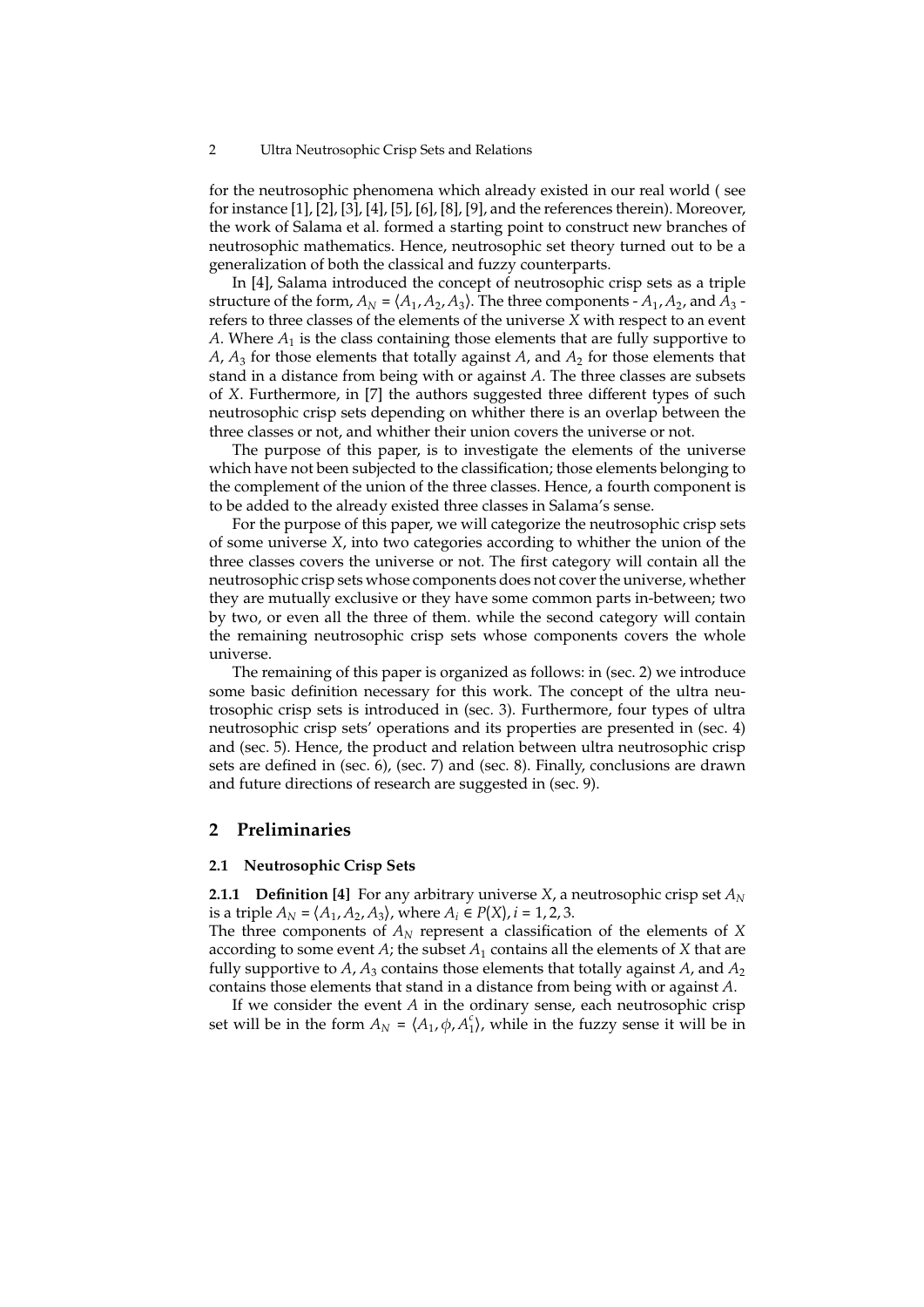the form  $A_N = \langle A_1, \phi, A_3 \rangle$ , where  $A_3 \subseteq A_1^c$ . Moreover, in the intuitionistic fuzzy sense  $A_N = (A_1, (A_1 \cup A_3)^c, A_3)$ .

## **2.1.2 Definition [4]** The complement of a neutrosophic crisp set is defined as:

 $coA_N = \langle coA_1, coA_2, coA_3 \rangle$ 

**2.1.3 Definition [7]** A neutrosophic crisp set 
$$
A_N = \langle A_1, A_2, A_3 \rangle
$$
 is called:

- **–** A neutrosophic crisp set of type1, if satisfying that:  $A_i \cap A_j = \phi$ , where  $i \neq j$  and  $\bigcup_{i=1}^3 A_i \subset X$ ,  $\forall i, j = 1, 2, 3$
- **–** A neutrosophic crisp set of type2, if satisfying that: *A*<sup>*i*</sup> ∩ *A*<sup>*j*</sup> =  $\phi$ , where  $i \neq j$  and  $\bigcup_{i=1}^{3} A_i = X$ ,  $\forall i, j = 1, 2, 3$
- **–** A neutrosophic crisp set of type3, if satisfying that:  $\bigcap_{i=1}^{3} A_i = \emptyset$ , and  $\bigcup_{i=1}^{3} A_i = X$ ,  $\forall i, j = 1, 2, 3$

## **2.2 Neutrosophic Crisp Sets Operations of Type 1 [7]**

For any two neutrosophic crisp sets  $A_N$  and  $B_N$ , we have that:

 $A_N$  ⊆  $B_N$  if  $A_1$  ⊆  $B_1$ ,  $A_2$  ⊆  $B_2$ , and  $A_3$  ⊇  $B_3$ ,  $A_N = B_N$  if and only if  $A_i = B_i$  for  $i = 1, 2, 3$ 

hence, we can define the following:

 $A_N$  ∪  $B_N = \langle A_1 \cup B_1, A_2 \cup B_2, A_3 \cap B_3 \rangle$  $A_N \cap B_N = \langle A_1 \cap B_1, A_2 \cap B_2, A_3 \cup B_3 \rangle$ 

## **2.3 Neutrosophic Crisp Sets Operations of Type 2 [7]**

For any two neutrosophic crisp sets  $A_N$  and  $B_N$ , we have that:

$$
A_N \subseteq B_N
$$
 if  $A_1 \subseteq B_1, A_2 \supseteq B_2$ , and  $A_3 \supseteq B_3$ ,  
 $A_N = B_N$  if and only if  $A_i = B_i$  for  $i = 1, 2, 3$ 

hence, we can define the following:

$$
A_N \cup B_N = \langle A_1 \cup B_1, A_2 \cap B_2, A_3 \cap B_3 \rangle
$$
  

$$
A_N \cap B_N = \langle A_1 \cap B_1, A_2 \cup B_2, A_3 \cup B_3 \rangle
$$

# **3 Ultra Neutrosophic Crisp Sets**

In this section we consider elements in *X* which do not belong to any of the three classes of the neutrosophic crisp set defined in (2.1.1).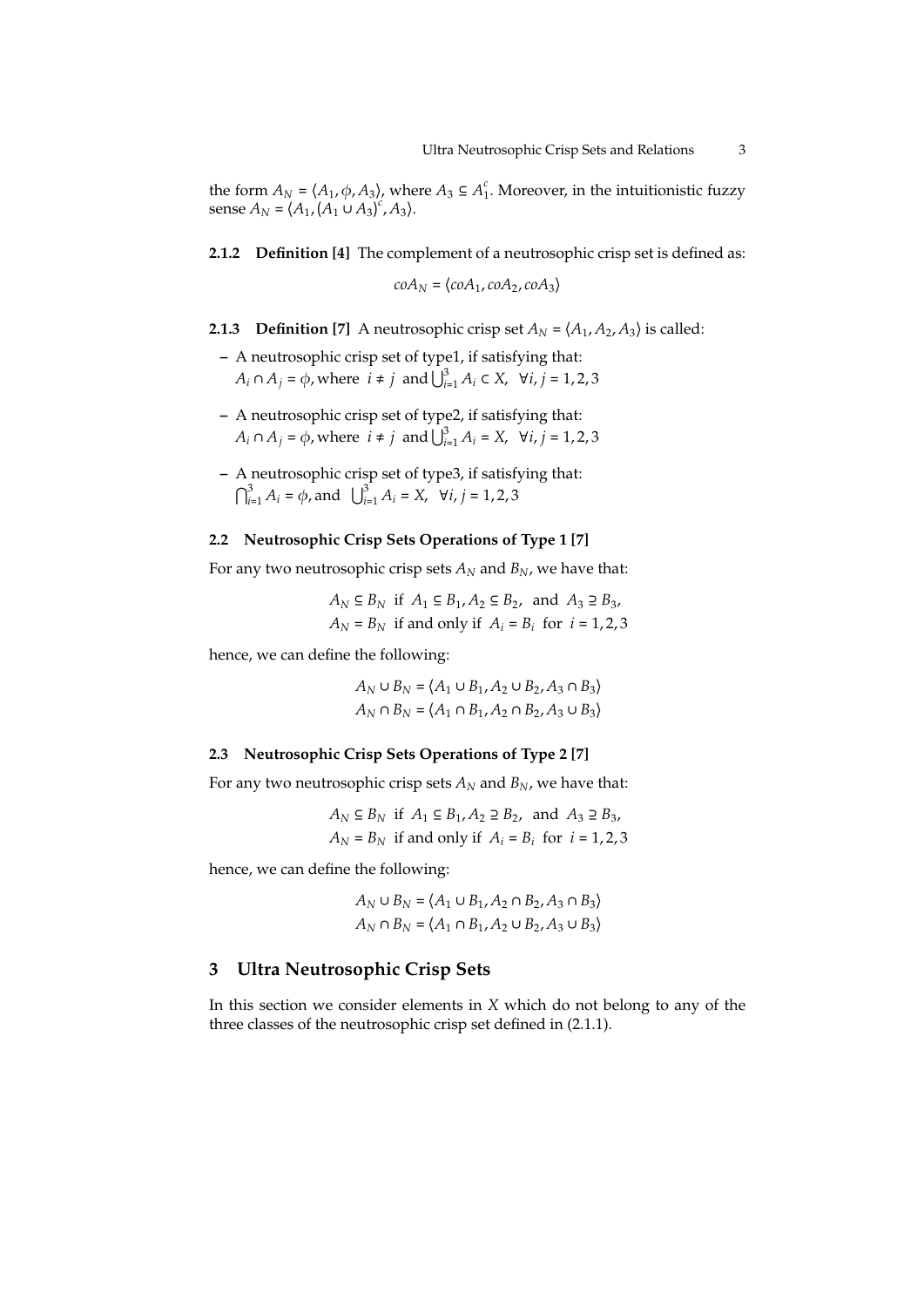### **3.1 Definition**

Let *X* be any given universe, the ultra neutrosophic crisp set is defined as:

$$
\breve{A} = \langle A_1, A_2, A_3, M_A \rangle
$$
, where  $M_A = \text{co}(\bigcup_{i=1}^3 A_i)$ 

The family of all ultra neutrosophic crisp sets in  $X$  will be denoted by  $\check{U}(X)$ .

# **3.2 Definition**

The complement of any ultra neutrosophic crisp set  $\check{A}$ , is defined as:

$$
co\check{A} = \langle coA_1, coA_2, coA_3, coM_A \rangle
$$

# **4 Ultra Neutrosophic Crisp Sets Operations**

# **4.1 Ultra Operations of Type I**

For any two ultra neutrosophic crisp sets  $\check{A}$  and  $\check{B}$ , we have that:

$$
\tilde{A} \subseteq_I \tilde{B} \text{ if } A_1 \subseteq B_1, A_2 \subseteq B_2, A_3 \supseteq B_3, \text{ and } M_A \supseteq M_B,
$$
  

$$
\tilde{A} = \tilde{B} \text{ if and only if } A_i = B_i \text{ for } i = 1, 2, 3 \text{ and } M_A = M_B
$$

hence, we can define the following:

$$
\check{A} \cup_I \check{B} = \langle A_1 \cup B_1, A_2 \cup B_2, A_3 \cap B_3, M_A \cap M_B \rangle
$$
  

$$
\check{A} \cap I \check{B} = \langle A_1 \cap B_1, A_2 \cap B_2, A_3 \cup B_3, M_A \cup M_B \rangle
$$

# **4.2 Ultra Operations of Type II**

For any two ultra neutrosophic crisp sets  $\breve{A}$  and  $\breve{B}$  , we have that:

$$
\tilde{A} \subseteq_{II} \tilde{B} \text{ if } A_1 \subseteq B_1, A_2 \supseteq B_2, A_3 \supseteq B_3, \text{ and } M_A \supseteq M_B,
$$
  

$$
\tilde{A} = \tilde{B} \text{ if and only if } A_i = B_i \text{ for } i = 1, 2, 3 \text{ and } M_A = M_B
$$

hence, we can define the following:

$$
\check{A} \cup_{II} \check{B} = \langle A_1 \cup B_1, A_2 \cap B_2, A_3 \cap B_3, M_A \cap M_B \rangle
$$
  

$$
\check{A} \cap_{II} \check{B} = \langle A_1 \cap B_1, A_2 \cup B_2, A_3 \cup B_3, M_A \cup M_B \rangle
$$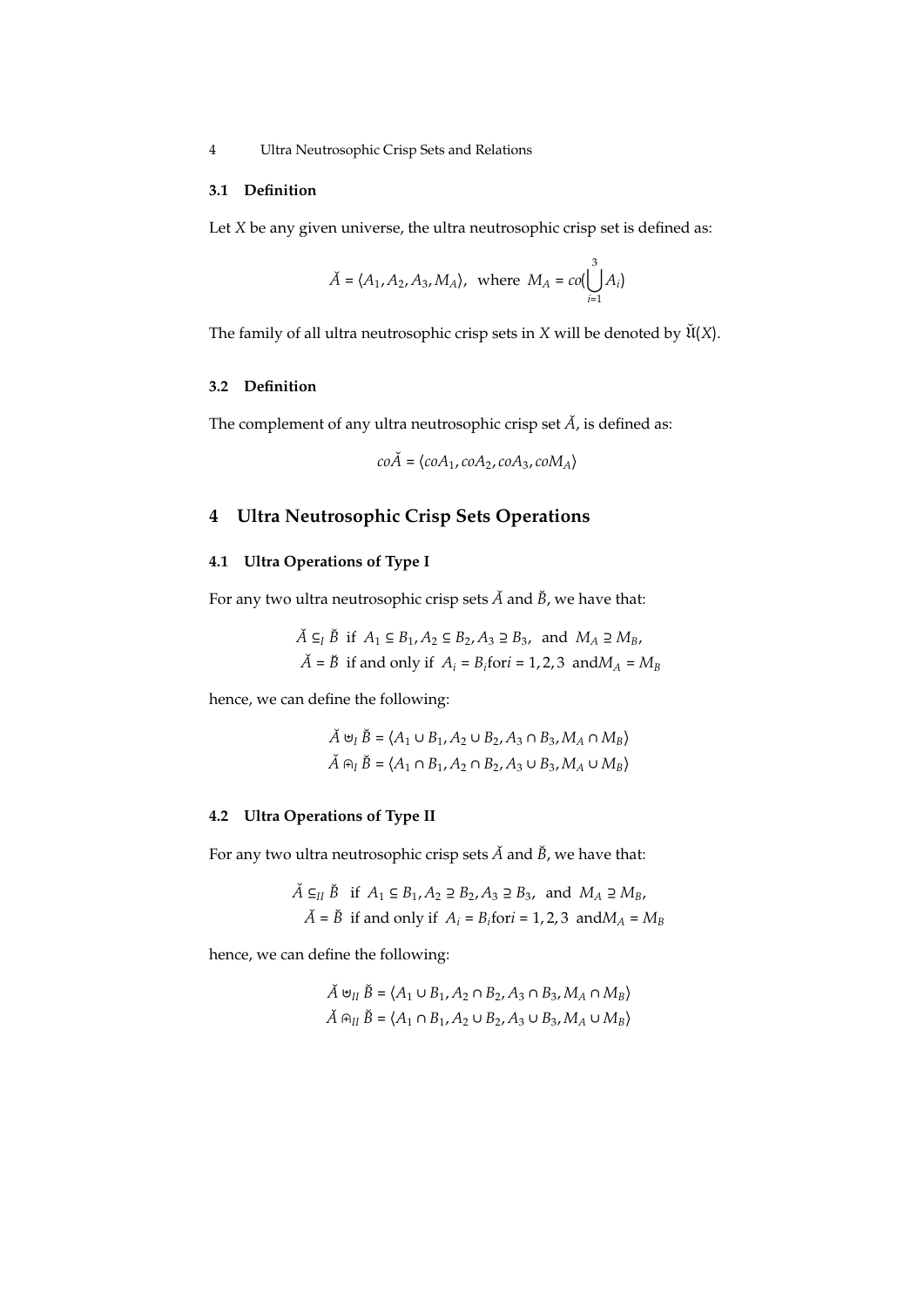#### **4.3 Ultra Operations of Type III**

For any two ultra neutrosophic crisp sets  $\check{A}$  and  $\check{B}$ , we have that:

$$
\tilde{A} \subseteq_{III} \tilde{B} \text{ if } A_1 \subseteq B_1, A_2 \subseteq B_2, A_3 \supseteq B_3 \text{ and } M_A \subseteq M_B,
$$
  

$$
\tilde{A} = \tilde{B} \text{ if and only if } A_i = B_i \text{ for } i = 1, 2, 3 \text{ and } M_A = M_B
$$

hence, we can define the following:

$$
\check{A} \cup_{III} \check{B} = \langle A_1 \cup B_1, A_2 \cup B_2, A_3 \cap B_3, M_A \cup M_B \rangle
$$
  

$$
\check{A} \cap_{III} \check{B} = \langle A_1 \cap B_1, A_2 \cap B_2, A_3 \cup B_3, M_A \cap M_B \rangle
$$

## **4.4 Ultra Operations of Type IV**

For any two ultra neutrosophic crisp sets  $\check{A}$  and  $\check{B}$ , we have that:

$$
\tilde{A} \subseteq_{IV} \tilde{B} \text{ if } A_1 \subseteq B_1, A_2 \supseteq B_2, A_3 \supseteq B_3 \text{ and } M_A \subseteq M_B,
$$
  

$$
\tilde{A} = \tilde{B} \text{ if and only if } A_i = B_i \text{ for } i = 1, 2, 3 \text{ and } M_A = M_B
$$

hence, we can define the following:

$$
\check{A} \cup_{IV} \check{B} = \langle A_1 \cup B_1, A_2 \cap B_2, A_3 \cap B_3, M_A \cup M_B \rangle
$$
  

$$
\check{A} \cap_{IV} \check{B} = \langle A_1 \cap B_1, A_2 \cup B_2, A_3 \cup B_3, M_A \cap M_B \rangle
$$

## **4.5 Definition**

- **–** The difference between any two ultra neutrosophic crisp sets *A*˘ and *B*˘, is defined as  $\check{A} \setminus \check{B} = \check{A} \oplus \mathfrak{co} \check{B}$ .
- **–** The symmetric difference between any two ultra neutrosophic crisp sets *A*˘ and  $\check{B}$ , is defined as  $\check{A} \bigoplus \check{B} = \check{A} \setminus \check{B} \cup \check{B} \setminus \check{A}$ .

# **5 Properties of Ultra Neutrosophic Crisp Sets**

Knowing that the four components *A*<sup>1</sup> , *A*<sup>2</sup> , *A*<sup>3</sup> , and *M<sup>A</sup>* are crisp subsets of the universe *X*, we can prove that for all the Types (I, II, III, and IV) the ultra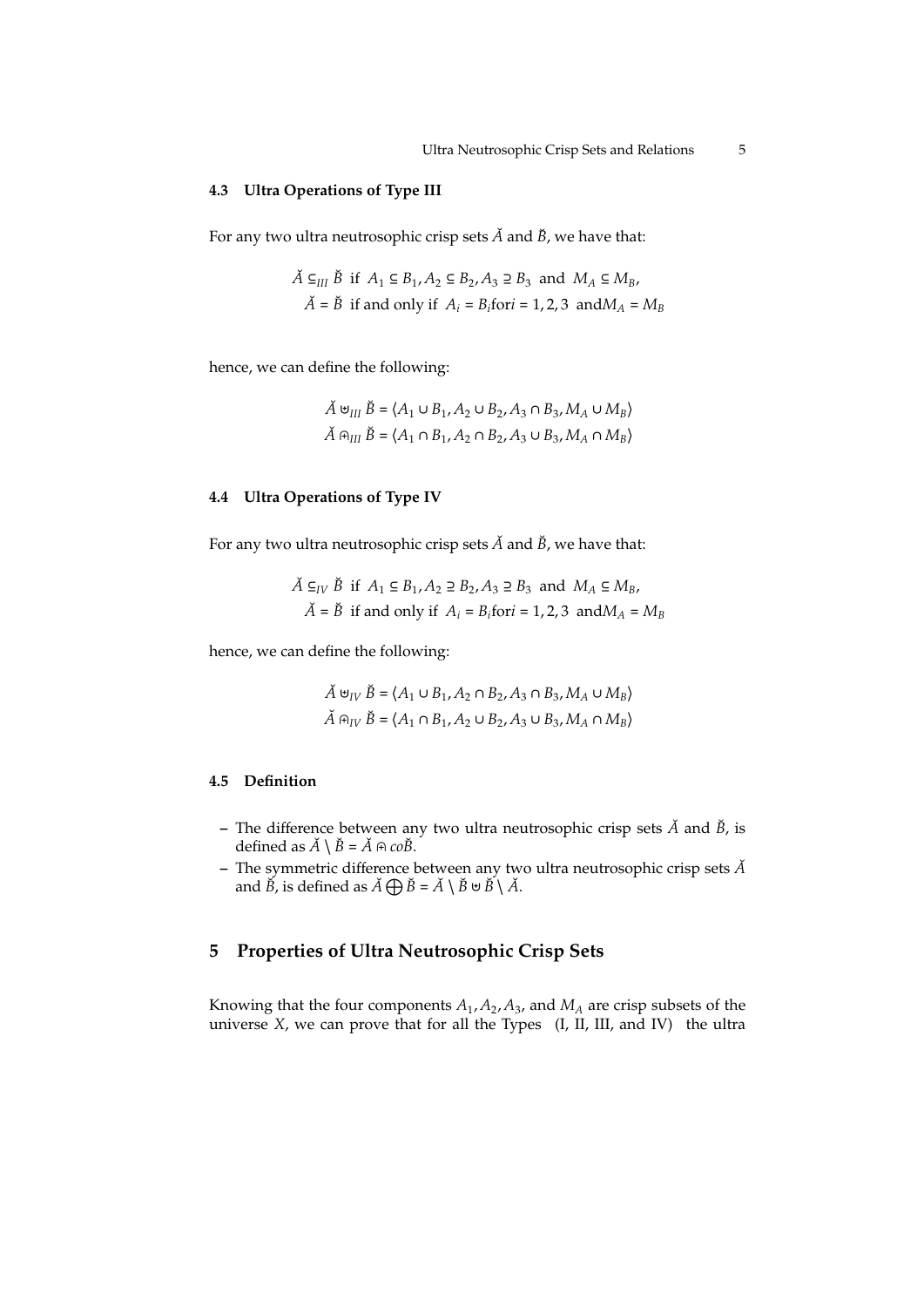neutrosophic crisp sets operations verify the following properties:

| 1. Associative laws:                                                       | $\check{A} \uplus (\check{B} \uplus \check{C}) = (\check{A} \uplus \check{B}) \uplus \check{C}$                |
|----------------------------------------------------------------------------|----------------------------------------------------------------------------------------------------------------|
|                                                                            | $\check{A} \oplus (\check{B} \oplus \check{C}) = (\check{A} \oplus \check{B}) \oplus \check{C}$                |
| 2. Commutative laws: $\breve{A} \cup \breve{B} = \breve{B} \cup \breve{A}$ |                                                                                                                |
|                                                                            | $\check{A} \oplus \check{B} = \check{B} \oplus \check{A}$                                                      |
| 3. Distributive laws:                                                      | $\check{A} \cup (\check{B} \cap \check{C}) = (\check{A} \cup \check{B}) \cap (\check{A} \cup \check{C})$       |
|                                                                            | $\check{A} \oplus (\check{B} \cup \check{C}) = (\check{A} \oplus \check{B}) \cup (\check{A} \oplus \check{C})$ |
| 4. Idempotent laws:                                                        | $\breve{A}$ $\uplus \breve{A} = \breve{A}$                                                                     |
|                                                                            | $\check{A} \oplus \check{A} = \check{A}$                                                                       |
| 5. Absorption laws:                                                        | $\check{A} \cup (\check{A} \cap \check{B}) = \check{A}$                                                        |
|                                                                            | $\check{A} \oplus (\check{A} \cup \check{B}) = \check{A}$                                                      |
| 6. Involution law:                                                         | $co(co\breve{A}) = \breve{A}$                                                                                  |
| 7. DeMorgan's laws:                                                        | $co(\check{A} \cup \check{B}) = co\check{A} \oplus co\check{B}$                                                |
|                                                                            | $co(\breve{A} \oplus \breve{B}) = co\breve{A} \oplus co\breve{B}$                                              |
|                                                                            |                                                                                                                |

## **Proof**

For explanation, we will show the proof of the first associative law for type I, the proof of the first distributive law for type II, the proof of the first absorption law for type III, and the proof of the first DeMorgan's law for typeIV. using the definitions

i) 
$$
\tilde{A} \cup_{I} (\tilde{B} \cup_{I} \tilde{C}) = \langle A_{1} \cup (B_{1} \cup C_{1}), A_{2} \cup (B_{2} \cup C_{2}), A_{3} \cap (B_{3} \cap C_{3}), M_{A} \cap (M_{B} \cap M_{C}) \rangle
$$
  
\t $= \langle (A_{1} \cup B_{1}) \cup C_{1}, (A_{2} \cup B_{2}) \cup C_{2}, (A_{3} \cap B_{3}) \cap C_{3}, (M_{A} \cap M_{B}) \cap M_{C} \rangle$   
\t $= (\tilde{A} \cup_{I} \tilde{B}) \cup_{I} \tilde{C}$   
ii)  $\tilde{A} \cup_{II} (\tilde{B} \cap_{II} \tilde{C}) = \langle A_{1} \cup (B_{1} \cap C_{1}), A_{2} \cap (B_{2} \cup C_{2}), A_{3} \cap (B_{3} \cup C_{3}, M_{A} \cap (M_{B} \cup M_{C}) \rangle$   
\t $= \langle (A_{1} \cup B_{1}) \cap (A_{1} \cup C_{1}), (A_{2} \cap B_{2}) \cup (A_{2} \cap C_{2}), (A_{3} \cap B_{3}) \cup (A_{3} \cap C_{3}),$   
\t $= (M_{A} \cap M_{B}) \cup (M_{A} \cap M_{C}) \rangle$   
\t $= (\tilde{A} \cup_{II} \tilde{B}) \cap_{II} (\tilde{A} \cup_{II} \tilde{C})$   
iii)  $\tilde{A} \cup_{III} (\tilde{A} \cap_{III} \tilde{B}) = \langle A_{1} \cup (A_{1} \cap B_{1}), A_{2} \cup (A_{2} \cap B_{2}), A_{3} \cap (A_{3} \cup B_{3}), M_{A} \cup (M_{A} \cap M_{B}) \rangle$   
\t $= \langle A_{1}, A_{2}, A_{3}, M_{A} \rangle$   
\t $= \tilde{A}$   
iv)  $co(\tilde{A} \cup_{IV} \tilde{B}) = (co(A_{1} \cup B_{1}), co(A_{2} \cap B_{2}), co(A_{3} \cap B_{3}), co(M_{A} \cup M_{B}) \rangle$   
\t $= (coA_{1} \cap coB_{1}, coA_{2} \cup coB_{2}, coA_{3$ 

**Note that:** the same procedure can be applied to prove any of the laws given in (5) for all types: I, II, II, and IV.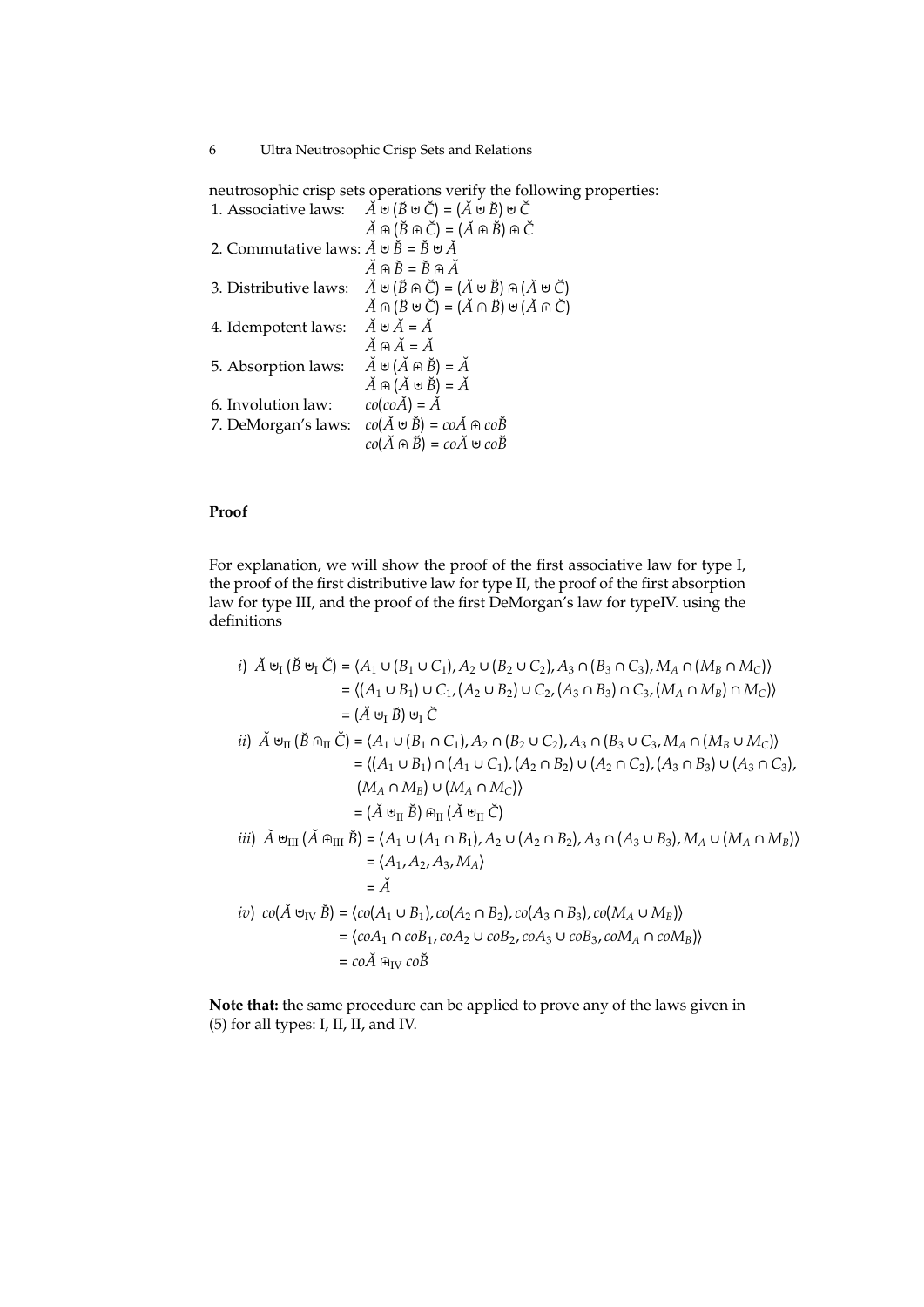#### **5.1 Proposition**

Let  $\check{A}_i$ ,  $i \in J$ , be an arbitrary family of ultra neutrosophic crisp sets on *X*; then we have the following:

1. Type I: 
$$
\begin{array}{ll} \ _{i\in J}\tilde{A}_{i}=\langle\bigcap_{i\in J}A_{i1},\bigcap_{i\in J}A_{i2},\bigcup_{i\in J}A_{i3},\bigcup_{i\in J}M_{Ai}\rangle\\ \ _{i\in J}\tilde{A}_{i}=\langle\bigcup_{i\in J}A_{i1},\bigcup_{i\in J}A_{i2},\bigcap_{i\in J}A_{i3},\bigcap_{i\in J}M_{Ai}\rangle\\ \ 2. Type II: \ _{i\in J}\tilde{A}_{i}=\langle\bigcap_{i\in J}A_{i1},\bigcup_{i\in J}A_{i2},\bigcup_{i\in J}A_{i3},\bigcup_{i\in J}M_{Ai}\rangle\\ \ _{i\in J}\tilde{A}_{i}=\langle\bigcup_{i\in J}A_{i1},\bigcap_{i\in J}A_{i2},\bigcap_{i\in J}A_{i3},\bigcap_{i\in J}M_{Ai}\rangle\\ \ 3. Type III: \ _{i\in J}\tilde{A}_{i}=\langle\bigcap_{i\in J}A_{i1},\bigcap_{i\in J}A_{i2},\bigcup_{i\in J}A_{i3},\bigcap_{i\in J}M_{Ai}\rangle\\ \ _{i\in J}\tilde{A}_{i}=\langle\bigcup_{i\in J}A_{i1},\bigcup_{i\in J}A_{i2},\bigcup_{i\in J}A_{i3},\bigcap_{i\in J}M_{Ai}\rangle\\ \ 4. Type IV: \ _{i\in J}\tilde{A}_{i}=\langle\bigcap_{i\in J}A_{i1},\bigcup_{i\in J}A_{i2},\bigcup_{i\in J}A_{i3},\bigcap_{i\in J}M_{Ai}\rangle\\ \ _{i\in J}\tilde{A}_{i}=\langle\bigcup_{i\in J}A_{i1},\bigcap_{i\in J}A_{i2},\bigcap_{i\in J}A_{i3},\bigcup_{i\in J}M_{Ai}\rangle\\ \end{array}
$$

# **6 The Ultra Cartesian Product of Ultra Neutrosophic Crisp Sets**

Consider any two ultra neutrosophic crisp sets, *A* on *X* and *B* on *Y*; where  $\check{A} = \langle A_1, A_2, A_3, M_A \rangle$  and  $\check{B} = \langle B_1, B_2, B_3, M_B \rangle$ The ultra cartesian product of  $\check{A}$  and  $\check{B}$  is defined as the quadruple structure:

$$
\breve{A} \times \breve{B} = \langle A_1 \times B_1, A_2 \times B_2, A_3 \times B_3, M_A \times M_B \rangle
$$

where each component is a subset of the cartesian product  $X \times Y$ ;

 $A_i \times B_i = \{(a_i, b_i) : a_i \in A_i \text{ and } b_i \in B_i\}, \forall i = 1, 2, 3 \text{ and }$  $M_A \times M_B = \{(m_a, m_b) : m_a \in M_A \text{ and } m_b \in M_B\}$ 

#### **6.1 Corollary**

In general if  $\check{A} \neq \check{B}$ , then  $\check{A} \times \check{B} \neq \check{B} \times \check{A}$ 

# **7 Ultra Neutrosophic Crisp Relations**

An ultra neutrosophic crisp relation  $\breve{R}$  from an ultra neutrosophic crisp set *A*<sup> $\check{A}$ </sup> to  $\check{B}$ , namely  $\check{R}$  :  $\check{A}$   $\rightarrow$   $\check{B}$ , is defined as a quadruple structure of the form  $\breve{R} = \langle R_1, R_2, R_3, R_M \rangle$ , where  $R_i \subseteq A_i \times B_i$ ,  $\forall i = 1, 2, 3$  and  $R_M \subseteq M_A \times M_B$ , that is

> $R_i = \{(a_i, b_i) : a_i \in A_i \text{ and } b_i \in B_i\}$  $R_M = \{(m_a, m_b) : m_a \in M_A \text{ and } m_b \in M_B\}$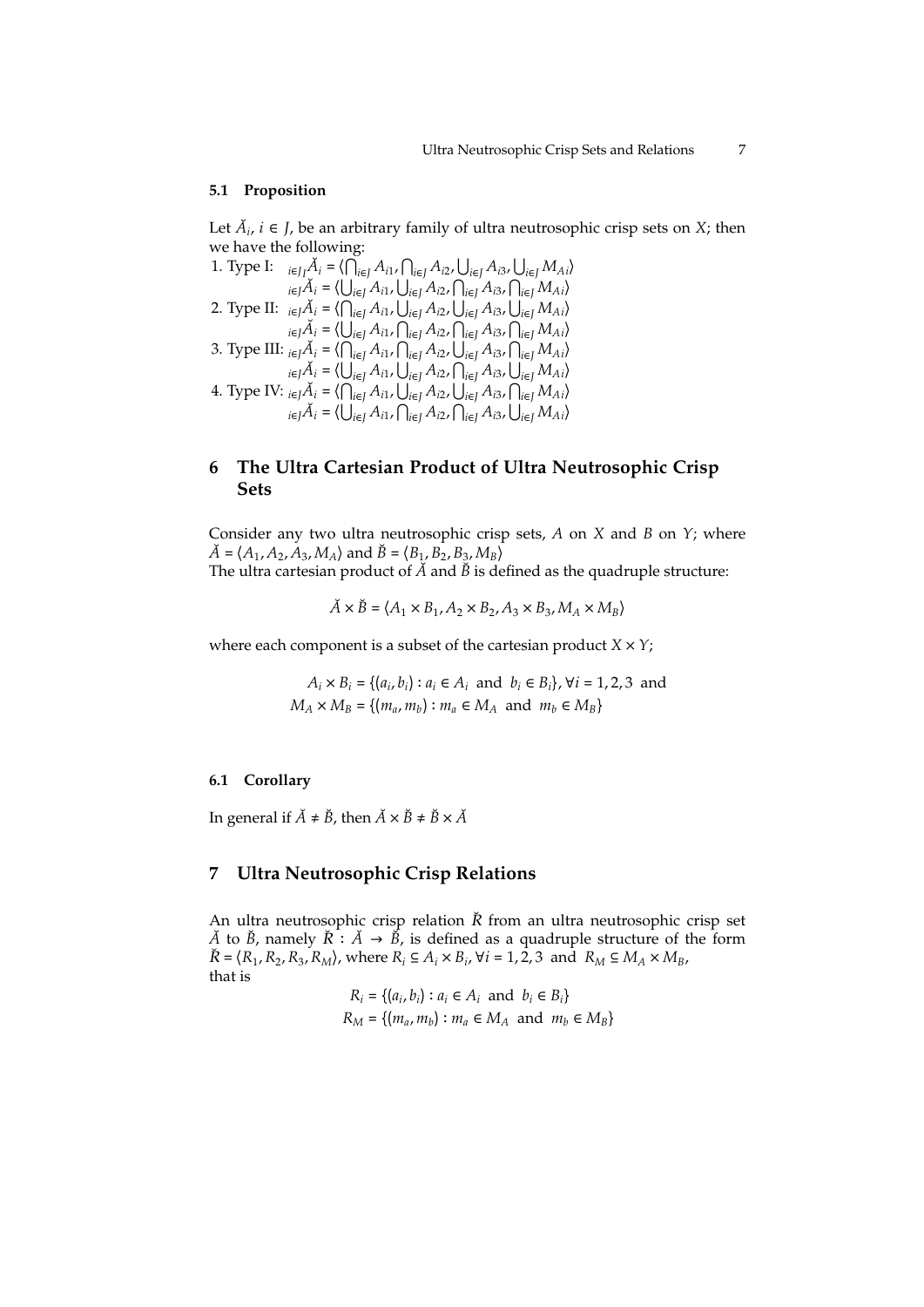#### **7.1 Domain and Range of Ultra Neutrosophic Crisp Relations**

For any ultra neutrosophic crisp relation  $\breve{R} : \breve{A} \to \breve{B}$ , we define the following:

- **–** The ultra domain of  $\check{R}$ , is defined as: *uDom*(<sup>R</sup>˘ ) <sup>=</sup> ⟨*dom*(*R*<sup>1</sup> ), *dom*(*R*<sup>2</sup> ), *dom*(*R*<sup>3</sup> ), *dom*(*RM*)⟩
- **–** The ultra range of  $\check{R}$ , is defined as: *uRng*(<sup>R</sup>˘ ) <sup>=</sup> ⟨*rng*(*R*<sup>1</sup> ),*rng*(*R*<sup>2</sup> ),*rng*(*R*<sup>3</sup> ),*rng*(*RM*)⟩
- $-$  The Domain of  $\check{R}$ , is defined as:  $Dom(\overline{R}) = dom(R_1) \cup dom(R_2) \cup dom(R_3) \cup dom(R_M)$
- $-$  The Range of  $\check{R}$ , is defined as:  $Rng(\breve{R}) = rng(R_1) \cup rng(R_2) \cup rng(R_3) \cup rng(R_M)$

#### **7.2 Corollary**

From the definitions given in 7.1, one may notice that for any ultra neutrosophic crisp relation  $\breve{R}$  :  $\breve{A} \rightarrow \breve{B}$ , we have:

- **−** The domain of  $\check{R}$  is a crisp subset of *X*, namely,  $Dom(\check{R}) \subseteq X$ .
- **−** The range of  $\check{R}$  is a crisp subset of *Y*, namely,  $Rng(\check{R}) \subseteq Y$ .
- The ultre domain of  $\check{R}$  is a quadruple structure whose components are crisp subsets of *X*; furthermore,  $dom(R_i) \subseteq A_i$ ,  $i = 1, 2, 3$  and  $dom(R_M) \subseteq M_A$
- **–** The ultre range of  $\check{R}$  is a quadruple structure whose components are crisp subsets of *Y*; furthermore,  $rng(R_i) \subseteq B_i$ ,  $i = 1, 2, 3$  and  $rng(R_M) \subseteq M_B$

### **7.3 Definition**

An ultra neutrosophic crisp inverse relation  $\breve{\bm{R}}^{-1}$  is an ultra neutrosophic crisp relation from an ultra neutrosophic crisp set  $\breve{B}$  to  $\breve{A}$ ,  $\breve{R}^{-1}$  :  $\breve{B} \rightarrow \breve{A}$ , and to be defined as a quadruple structure of the form:

 $\tilde{R}^{-1} = \langle R_1^{-1}, R_2^{-1}, R_3^{-1}, R_M^{-1} \rangle$ , where  $R_i^{-1} \subseteq B_i \times A_i$ ,  $\forall i = 1, 2, 3$  and  $R_M \subseteq M_B \times M_A$ , that is:

$$
R_i^{-1} = \{(b_i, a_i) : (a_i, b_i) \in R_i\}
$$
  

$$
R_M^{-1} = \{(m_b, m_a) : (m_a, m_b) \in R_M\}
$$

## **7.4 Corollary**

or any ultra neutrosophic crisp relation  $\breve{R} : \breve{A} \to \breve{B}$ , we have that :

$$
Dom(\check{R}^{-1}) = Rng(\check{R}) \quad Rng(\check{R}^{-1}) = Dom(\check{R})
$$
  

$$
uDom(\check{R}^{-1}) = uRng(\check{R}) \quad uRrng(\check{R}^{-1}) = uDom(\check{R})
$$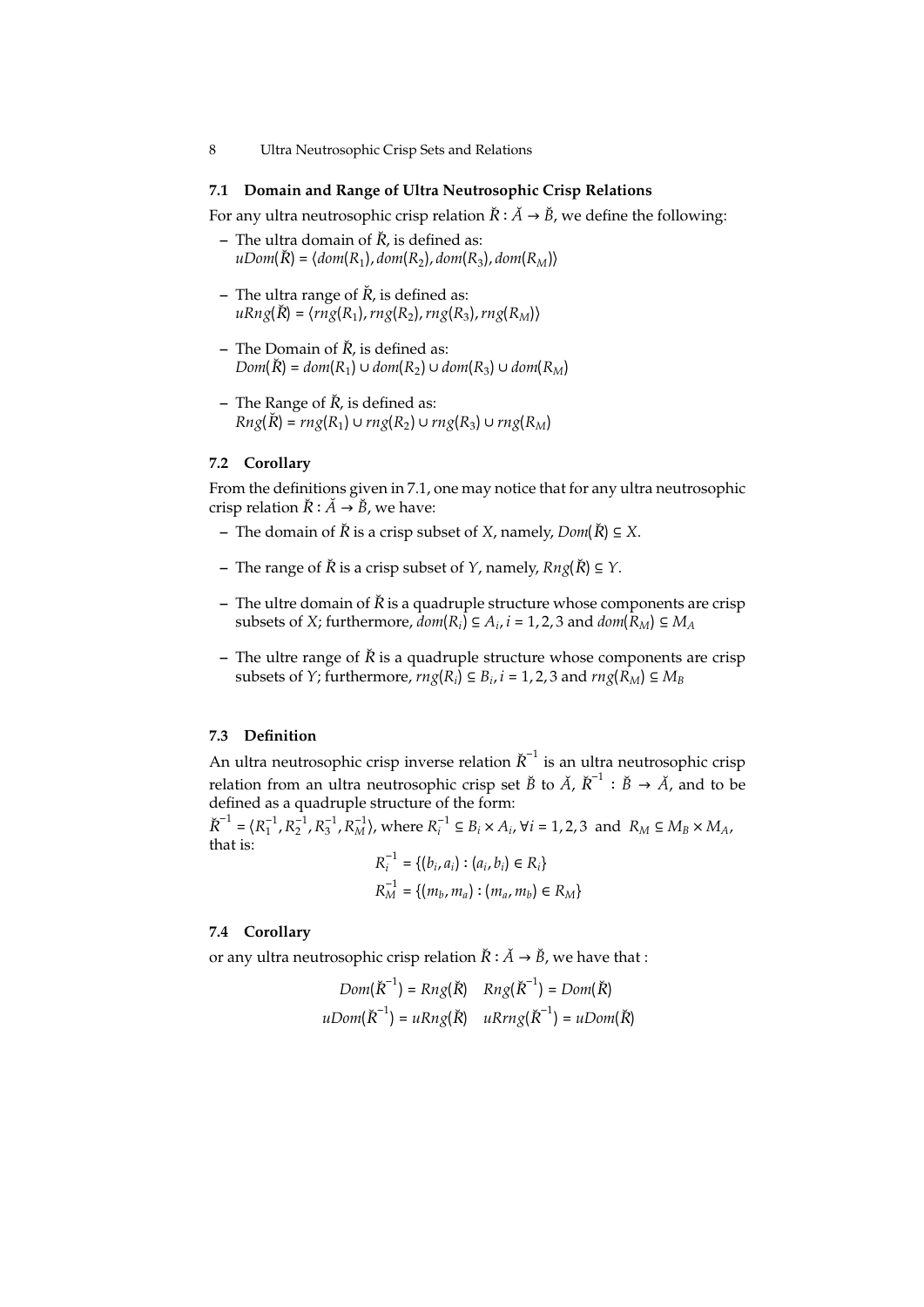## **8 Composition of Ultra Neutrosophic Crisp Relations**

Consider the three ultra neutrosophic crisp sets:  $\check{A}$  of  $X$ ,  $\check{B}$  of  $Y$  and  $\check{C}$  of  $Z$ ; and, the two ultra neutrosophic crisp relations:  $\breve{R}$  ∶  $\breve{A}$  →  $\breve{B}$  and  $\breve{S}$  ∶  $\breve{B}$  →  $\breve{C}$ ; where  $\check{R} = \langle R_1, R_2, R_3, R_M \rangle$ , and  $\check{S} = \langle \bar{S}_1, S_2, S_3, S_M \rangle$ . The composition of  $\check{R}$  and  $\check{S}$ , is denoted and defined as:

 $\breve{R}\breve{S} = \langle R_1 \circ S_1, R_2 \circ S_2, R_3 \circ S_3, R_M \circ S_M \rangle$  such that,

 $R_i \circ S_i : A_i \to C_i$ , where,  $R_i \circ S_i = \{(a_i, c_i) : \exists b_i \in B_i, (a_i, b_i) \in R_i \text{ and } (b_i, c_i) \in S_i\}$  $R_M \circ S_M : M_A \to M_C$ , where,  $R_M \circ S_M = \{(m_a, m_c) : \exists m_b \in M_B, (m_a, m_b) \in M_B\}$  $R_M$  and  $(m_b, m_c) \in S_M$ 

### **8.1 Corollary**

For any two ultra neutrosophic crisp relations:  $\breve{R} : \breve{A} \to \breve{B}$  and  $\breve{S} : \breve{B} \to \breve{C}$ ;

$$
uDom(\breve{R} \circ \breve{S}) \subseteq uDom(\breve{R})
$$
  

$$
uRng(\breve{R} \circ \breve{S}) \subseteq uRng(\breve{S})
$$

#### **8.2 Corollary**

Consider the three ultra neutrosophic crisp relations:  $\breve{R}$  :  $\breve{A}$  →  $\breve{B}$ ,  $\breve{S}$  :  $\breve{B}$  →  $\breve{C}$ , and  $\check{K}$  :  $\check{C}$   $\rightarrow$   $\check{D}$ ; we have that:

$$
\check{R}\odot(\check{S}\odot\check{K})=(\check{R}\odot\check{S})\odot\check{K}
$$

## **9 Conclusion and Future Work**

In this paper we have presented a new concept of neutrosophic crisp sets, called "The Ultra Neutrosophic Crisp Sets", as a quadrable structure. The first three components represent a classification of the universe of discourse with respect to some event; while the fourth component deals with the elements which have not been subjected to that classification. While the elements of the first and the third are considered to be well defined, there is a blurry about the behavior of the elements in both second and fourth components. Consequently, four types of set's operations were established and the properties of the new ultra neutrosophic crisp sets were studied according to different expectations about the performance of the second and the fourth components. Moreover, the definition of the relation between two ultra neutrosophic crisp sets were given. Finally, the concepts of product and composition of ultra neutrosophic crisp sets were introduced.

## **References**

1. Alblowi, S., Salama, A. A., and Eisa, M. New concepts of neutrosophic sets. *International Journal of Mathematics and Computer Applications Research (IJMCAR) 4*, 1  $(2014)$ , 59 – 66.